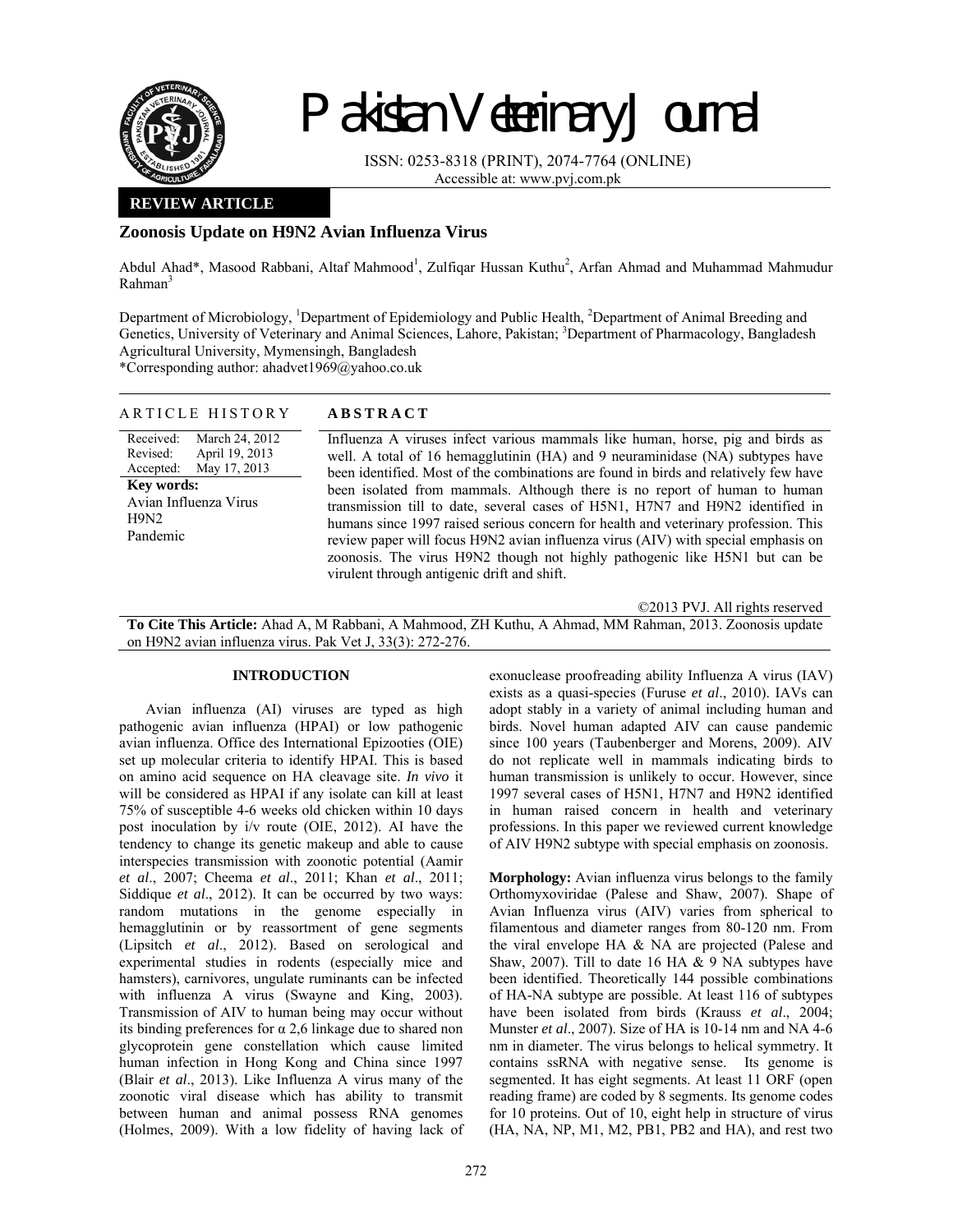are nonstructural proteins (NS1 and NS2) which express only during replication of virus in the host cytoplasm (Palese and Shaw, 2007). Most ample matrix protein M1 is settled beneath the viral envelope. Virus makes the envelope by taking materials from the infected cell membrane and contains multiple copies of the HA and NA glycoproteins (Swayne and Halvorson, 2008). Viral envelope is chiefly made by cholesterol and glycosphingolipid. It is derived from the host cell membrane (Swayne *et al*., 2008).

HA, NA and M2 (ion channel) protein are hooked in the lipid layer of envelope. HA is grouped into type I transmembrane protein and it constitutes about 80% of the envelope protein. HA is glycosylated and acts as fusion and receptor protein. AIV adapted to birds have  $\alpha$  2-3 sialic acid receptors while in human it has specificity  $\alpha$  2-6 receptors. After binding with the receptor virus is internalized into acidic compartment leads to conformational change of HA. In birds it is cleaved by exogenous serine protease and in mammals by tryptase which is produced by clara cells of bronchiolar epithelium. HA mediates in the attachment of virus with the susceptible cell and provokes neutralizing antibodies. Fusion and virus infectivity depends on cleavability of HA. NA is grouped into type II transmembrane protein. Its shape is homotetramer which is hooked into viral envelope. NA helps in the elution of virus from the host cell and spread of virus through host. M2 is grouped into III category of transmembrane protein which acts as an ion channel (Swayne and Halvorson, 2008). M2 is required for viral replication and antiviral drug adamantine acts on it. Segmented RNA of AIV is wrapped by nucleo protein (NP). There are 3 polymerase proteins present in the AIV. They are designated as PB1, PB2 and PA respectively. PB1 serves as RNA dependent RNA polymerase, mRNA is synthesized by PB2. PA is required for endonucleolytic cleavage of host RNAs (Jeffery and John, 2010). Lipid content of the viral envelope plays an important role in entry of virus into a susceptible cell. Role of cholesterol in viral envelope was assessed by using methyl β cyclodextrin depletion assay. It reduces cholesterol from the envelope of virus and reduces virus infection considerably. While on naked Simian virus 40 did not show any effect. Moreover the envelope cholesterol reduction remarkably affects the process of influenza virus fusion which is measured by fluorescence dequenching assays (Sun and Whittaker, 2003).

The influenza virus contains a segmented negative sense RNA genome. It buds from the apical portion of the epithelium. Mature virion is not formed within cell. Virus comprises 3 major components which are envelope, matrix and core. The viral envelope encompasses viral ribonucleo protein (RNP) consists of lipid bilayer which is embedded by spikes build by glycol proteins. Embedded M1 protein makes bridge between viral core and envelope. Viral core is made up by RNP, RNA, NP (nucleoprotein), NEP (nuclear export protein) and polymerase complex (PA, PB1 and PB2). Transmembrane viral proteins are available in the assembly place of cell membrane through exocytic pathway. HA and NA both use lipid as a vehicle across the cell surface. These lipids which act as vehicle are chiefly composed of cholesterol

and glycosphingo lipid. Viral nucleic acids are manufactured in the nucleus of cell and exported into the cytoplasm through nuclear pore (Nayak *et al*., 2004).

Matrix is made up of two proteins, M1 and M2. M2 protein mediates cell penetration, ion channel activity and uncoating of nucleic acid (Swayne *et al*., 2008). Although in another study it shows virus lacking M2 can replicate without compromising its infectivity (Watanabe *et al*., 2001). Nucleo protein serves as structural protein in ribo nucleo protein (RNPs). It helps in transcription and trafficking of RNP between cytoplasm and nucleus. NS1 has multiple functions such as increase viral mRNA translocation, type I IFN antagonist, inhibiting host mRNA processing (Palese and Shaw, 2007). NS2 (nuclear export protein) facilitates export of viral RNP.

**Molecular Characterization:** In laboratory AIV is diagnosed by isolating the virus in SPF (specific pathogen free) embryonated eggs followed by HI test and NA assay on harvested allantoic fluid (OIE, 2012). A variety of PCR can be used to diagnose different variants of AIV based on matrix or nucleoprotein gene (Kiss *et al*., 2006). Pandemic preparedness is carried in the world wide after detection of any novel subtype of HA. Gene analysis of 2 human H9N2 isolates from Hong Kong revealed that it closely resembles with an H9N2 isolate from quail. It also contains the genes of isolate of H5N1 virus (Saito *et al*., 2001). The human isolate produced respiratory infection in Syrian hamster suggesting that it can replicate in mammalian host. The 12 genes of NA, H9N2 influenza virus strains were isolated from infected poultry in several farms in mainland China during 1995–2002 were amplified and sequenced. It showed that neuraminidase in 12 strains had a deletion of 3 amino acid residues at positions 63–65 as compared to that of A/turkey/Wisconsin/189/66, however the isolates H9N2 of Korea and Pakistan had no deletion. Phylogenetic analysis exhibited that these isolates NA gene were related to a duck isolate. The viruses which have been isolated show NA gene of the H9N2 viruses belonged to different lineage from those of the 12 isolates (Jin *et al*., 2006). The results displayed that the gene sequence of NA in H9N2 strains which have been isolated in China for the last 8 years well conserved. HI assay revealed that 18 out of 20 isolates showed cross reactivity with antisera raised against 3 isolate. However antigenic diversity among the isolates was observed. The antisera did not show cross reactivity against two other isolates. By phylogenetic analysis it was recorded that 19 out of 20 isolates were related to Y-280 sublineage of Eurasia (Chengjun *et al*., 2005). One isolate is closely associated with a turkey isolate which belongs to North American Lineage.

Seven H9N2 viruses were isolated in the UAE (United Arab Emirates) during 2000-2003. Phylogenetic relation of these viruses was studied by comparing with the isolated virus in the Middle East and other Asian countries. An additional basic amino acid is found at the cleavage site of all the viruses. Six out of seven isolates have mutation and increased tendency toward human receptors (Aamir *et al*., 2007). More than 90% similarity was observed in surface glycoprotein and most internal gene of virus were similar to quail isolate. Four amino acid substitutions were observed in the hemadsorbing site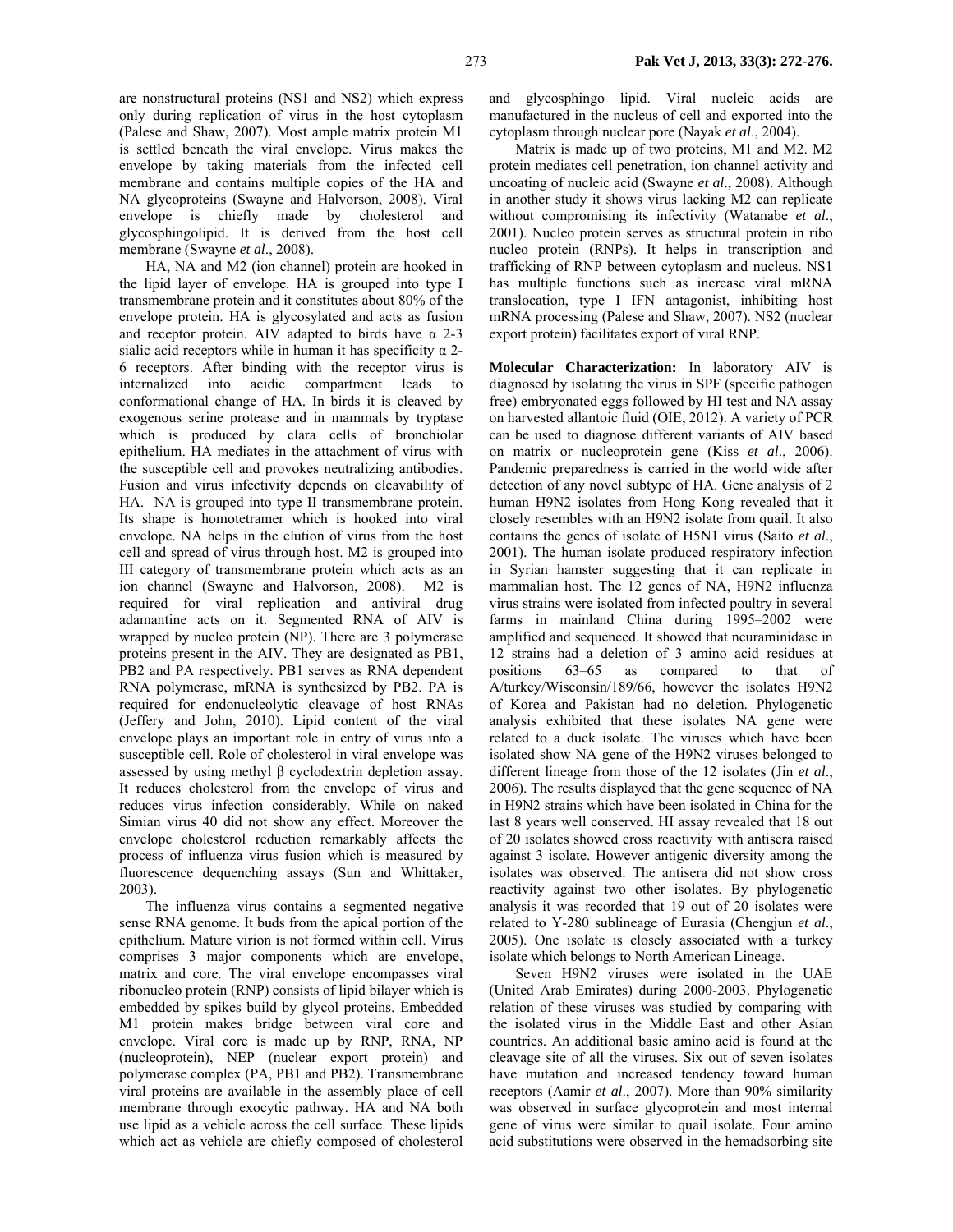of neuraminidase. During 2003-2004, 29 H9N2 AIV isolates were obtained from different states of India. Subtyping of the virus was carried out by neuraminidase inhibition assay, HI and RT-PCR. On sequencing of HA gene it showed that isolates were very closely related (95- 99.6%). The isolates showed 92-96% homology with other isolates from Asia and Germany. On amino acid sequences it shows that it has a tendency to bind with  $\alpha$  2-6 sialic acid receptor (Nagarajan *et al*., 2009). Four out of six isolates showed glycyosylation at  $5<sup>th</sup>$  position in HA1 cleavability. But remaining two showed at  $7<sup>th</sup>$  position of glycosylation site. On phylogenetic analysis it showed that it had a resemblance with quail isolate. Twelve H9N2 viruses were isolated in Pakistan in the year 2005-2009. The HA sequences showed that it contain leucine instead of glutamine at position 226 which is a recognized indicator for α 2-6 galactose receptor (Iqbal *et al*., 2009). The NS gene showed considerable genetic variation. It showed analogy to H5 or H7 subtype rather than H9N2 subtype.

**Immune response to AIV:** AIV elicits host immune response resulting abortion of virus replication. In period of 21st century in 2009, new influenza A/ H1N1 virus of swine origin causing first pandemic in the world (WHO, 2009). Besides H5N1, H7N7, and H9N2 of avian origin sporadically transmitted from animal to human being (de Wit *et al.*, 2008).

AIV infection is first confronted by innate immune system. Initially viral RNA is recognized by pattern recognition receptors. It includes retinoic acid inducible gene -1 (RIG-1) (Pang and Iwasaki, 2011). Viral RNA binds with toll like receptors (TLR7) which provoke production of cytokines and type I IFN (Lund *et al*., 2004). IFN-α, IFN-ß have strong antiviral activity. Viral replication and protein synthesis are blocked by this interferon (Sato *et al*., 1998).

**Role of alveolar macrophage in influenza virus infection:** Soon after infection, alveolar macrophage activate and phagocytose (apoptotic) influenza virus infected cell and confine virus disseminate (Tumpey *et al*., 2005; Kim *et al*., 2008). Once macrophage activated it produces TNF α, nitric oxide synthase 2 (NOS2) and leads to influenza virus mediated damage (Jayasekera *et al*., 2006; Lin *et al*., 2008). Blood derived macrophage infected with influenza H5N1 produce more cytokines in contrast to alveolar macrophages (van Riel *et al*., 2011; Khan *et al*., 2011).

**Dendritic cells and their role in influenza specific immunity:** In influenza virus infections dendritic cells (DC) are regarded as professional antigen presenting cells. The conventional DCs (cDC) are located beneath respiratory epithelium. It can detect and opsonize virion during infection. Upon entry of AIV conventional DCs present antigen to T cells to activate them (GeurtsvanKessel and Lambrecht, 2008; Hintzen *et al*., 2006). Viral proteins are degraded by dendritic cells and subsequently MHC class I or class II molecules present the epitopes. Viral epitopes are degraded by proteasome and liberated into cytosol. Subsequently it is transported to endoplasmic reticulum along with MHC class

molecules. For MHC II presentations viral antigens are degraded by lysosome in endosome ((CD11+ DC) (GeurtsvanKessel *et al*., 2009 a,b).

**Adaptive Immune System:** Influenza virus elicits virus specific antibody (Mancini *et al*., 2011). Surface viral proteins HA and NA are important as these produce protective immunity (Gerhard, 2001). Antibodies against HA prevent the attachment of virus into host cell. It can neutralize the virus. It also facilitates phagocytosis by expressing Fc receptors in the cell (de Jong *et al*., 2000). Antibodies against NA have a potential protective role against AIV infection. Antibodies bind with NA inhibit the spread of virus to the adjacent cell. It also facilitates antibody dependent cell mediated cytotoxicity antibody dependent cell mediated (Mozdzawoska *et al*., 1999). Antibodies against nucleoprotein (NP) may contribute to protect against avian influenza infection (Carragher *et al*., 2008). Exact role of antibodies is yet to be elucidated. It is believed that it can provoke complement associated lysis of infected cell (Sambhara *et al*., 2001).

**Cellular immunity:** CD4, CD8 and T regulatory cells are activated by AIV infection. APCs associated with class II MHC molecules present viral peptides to CD4 cells. Infected cells are lysed by some CD4 cells (Soghoian and Streeck, 2010). IL-4, IL-13 are produced by Th2 cells which promotes B cell response (Lamb *et al*., 1982; Wright *et al*., 2007). IFN-γ, IL-2 are produced by Th1 cells which leads to cellular immune response. Influenza virus infections activate CD8+ cells and more to site of infection. Influenza virus infected cells are recognized there by CD8 cells and inhibit the production of progeny virion. Perforin and granzyme mediate the lysis of infected cells. Permeability of infected cells is increased by perforin and subsequently granzyme leads to apoptosis of the cell (Metkar *et al*., 2008; Regner *et al*., 2009).

**H9N2 AIV infections in Human Beings:** H9N2 is one of the major subtype of avian influenza virus which is prevailing among domestic poultry since 1990s (Xu *et al*., 2007). Three human infections of H9N2 AIV have been reported in Hong Kong between 1999 and 2003 (Butt *et al*., 2005). In a sero survey from 150 blood donors in Hong Kong, three individuals had neutralizing antibodies against H9N2 (Peiris *et al*., 1999). The capacity of H9 HA surface glycoprotein to bind with the avian and human being receptors highlighting it may lead to influenza pandemic (Peiris *et al*., 2001). Analysis of 75 human serum samples in USA revealed that 93.3%, 5.3% and 1.3% individuals had <1:10, 1:10 and 1:20 antibody titer against H9 avian influenza virus (Kayali *et al*., 2008). In China, highest antibodies against H9 were reported in poultry retailers (15.9%) as compared to other worker groups associated with poultry industry (Wang *et al*., 2009). In Xinjiang and Liaoning provinces of China, 1.7 and 1%, respectively seropositivity against H9 virus was recorded when sera of poultry workers were analyzed through HI test using horse RBCs (Jia *et al*., 2009). A sero survey conducted on (n=300) exposed individuals with respiratory signs and healthy unexposed individuals in Fars province of Iran revealed higher prevalence of H9N2 in exposed individuals i.e. butchers and veterinarians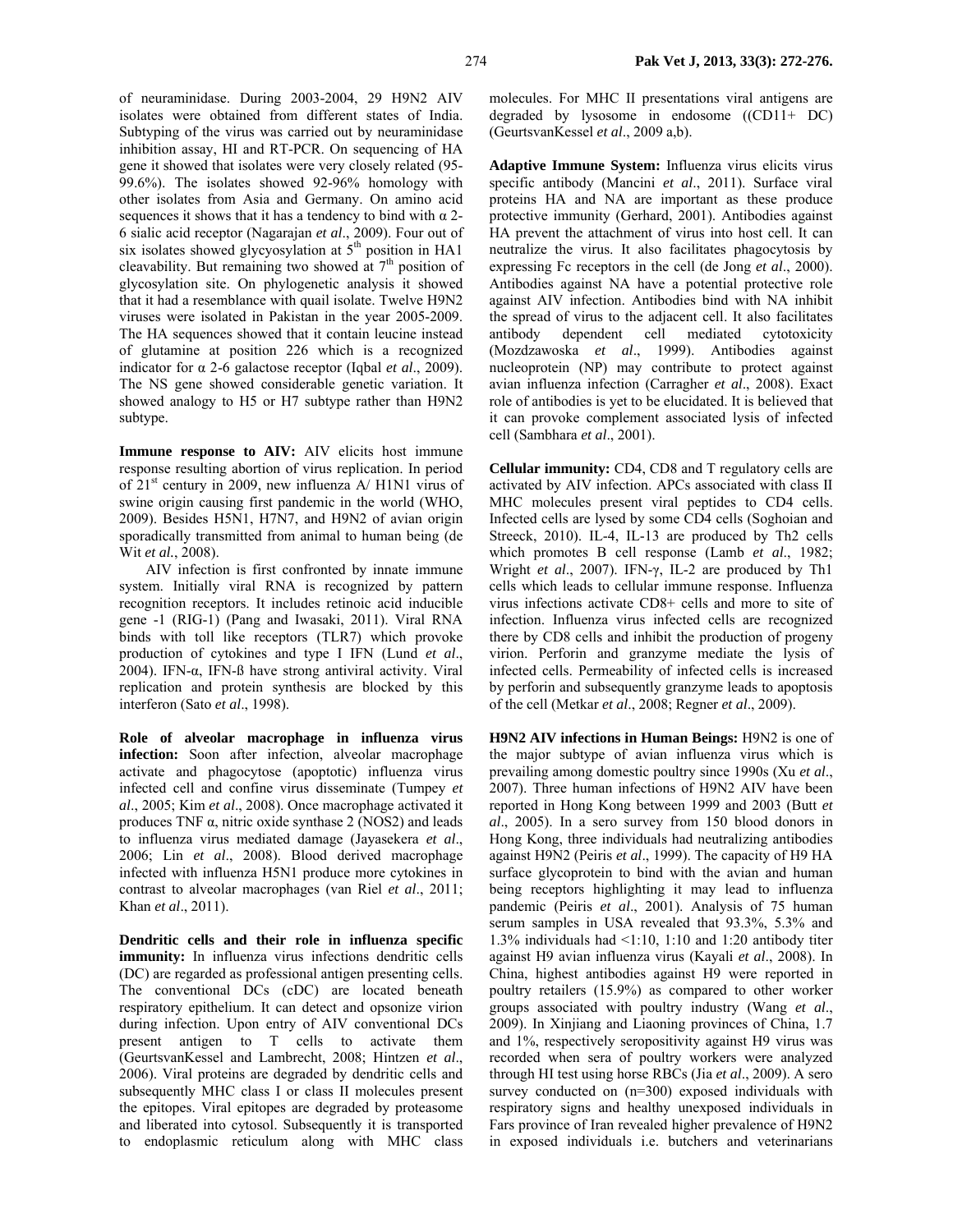(Hadipour, 2010; Hadipour *et al*., 2011). A seroprevalence of 85.7% and 30.4% against H9 was recorded for vaccinators and veterinarians, respectively in Punjab province of Pakistan. The higher prevalence rate in vaccinators may be attributed to their longer duration of exposure as compared to veterinarians. By district wise the highest seroprevalence (82.1%) was recorded in Toba Tek Singh whereas the lowest (9.7%) was recorded in Islamabad (Ahad *et al*., 2013).

Intranasal infection of H9N2 in hamster produced mild syndrome. Virus was detected in trachea and lungs. Sero conversion was detected after 14 days and antibody persisted for at least 28 weeks (Qi *et al*., 2011). Occurrence of H9N2 virus infection in two immunocompromised individuals revealed that virus can also act as opportunistic agent (Cheng *et al*., 2011). Blair *et al*. (2013) reported significantly higher incidence of H9N2 in old age individuals ( $\geq 60$  years) of Cambodia as compared to younger ones. The lower incidence in younger individuals may be attributed to stronger innate immunity in this age which can efficiently eliminate viral infection and subsequent production of specific antibodies. 12 isolates of H9N2 from Pakistan have been studied. It was revealed that nonstructural (NS) gene showed greater diversity and it closely resembles with H5 and H7 subtypes rather than established H9N2 Eurasian lineage. The novel gene possessed by H9N2 subtype posed a threat of human pandemics (Iqbal *et al*., 2009).

**Conclusion:** An estimated 75% emerging infectious diseases are zoonotic, mainly of virus origin. Wild life constitutes a large often unknown mysterious reservoir of infectious agents which can be source of reemergence of previously controlled zoonosis. The pathobiology of influenza virus is intrigue and complex. Its intricacy is multifaceted like genetic make up of the virus, interaction of virus with its host, its genetic diversity and evolution with the passage of time. Although we unraveled some of the basic questions of the virus but numerous challenges have not yet been solved. Future progress requires better understanding of structure and functional relation of all protein of the virus.

#### **REFERENCES**

- Aamir UB, U Wernery, N Ilyushina and RG Webster, 2007. Characterization of avian H9N2 influenza viruses from United Arab Emirates 2000 to 2003. Virology, 361: 45-55.
- Ahad A, M Rabbani, T Yaqub, M Younus, A Mahmood, MZ Shabbir, Z Fatima, RK Khalid and M Rasheed, 2013. Serosurveillance to H9 and H7 avian influenza virus among poultry workers in Punjab province, Pakistan. Pak Vet J, 33: 107-112.
- Blair PJ, SD Putnama, WS Kruegerb, C Chuma, TF Wierzbaa, GL Heil, CY Yasudaa, M Williamsa, MR Kaspera, JA Friaryb, AW Capuanoc, V Saphonnd, M Peiris, H Shaof, D R Perezf and GC Gray, 2013. Evidence for avian H9N2 influenza virus infections among rural villagers in Cambodia. J Infect Pub Health, 6: 69-79.
- Butt KM , GJ Smith, H Chen, LJ Zhang, YHC Leung, KM Xu, W Lim, RG Webster, KY Yuen, JSM Peiris and Y Guan, 2005. Human Infection with an Avian H9N2 Influenza A Virus in Hong Kong in 2003. J Clin Microbiol, 43: 5760-5767.
- Carragher DM, DA Kaminski, A Moquin, L Hartson and TD Randall, 2008. A novel role for non-neutralizing antibodies against nucleoprotein in facilitating resistance to influenza virus. J Immunol, 181: 4168-4176.
- Cheema BF, M Siddique, A Sharif, MK Mansoor and Z Iqbal, 2011. Seroprevalence of avian influenza in broiler flocks in district Gujranwala (Pakistan). Int J Agric Biol, 13: 850-856.
- Cheng VCC, JFW Chan, X Wen, WL Wu, TL Que, H Chen, KH Chan and KY Yuen, 2011. Infection of immunocompromised patients by avian H9N2 Influenza A virus. J Infect, 62: 394-399.
- Chengjun Li, K Yu, G Tian, D Yu, L Liu, B Jing, J Ping and H Chen, 2005. Evolution of H9N2 influenza viruses from domestic poultry in Mainland, China. Virology, 340: 70-83.
- De Jong JC, WE Beyer, AM Palache, GF Rimmelzwaan and AD Osterhaus, 2000. Mismatch between the 1997/1998 influenza vaccine and the major epidemic A (H3N2) virus strain as the cause of an inadequate vaccine-induced antibody response to this strain in the elderly. J Med Virol, 61: 94-99.
- De Wit E, Y Kawaoka, JMD de and RA Fouchier, 2008. Pathogenicity of highly pathogenic avian influenza virus in mammals. Vaccine, 26: D54-D58.
- Furuse Y, A Suzuki, M Kishi, N Nukiwa, M Shimizu, R Sawayama, N Fuji and H Oshitani, 2010. Occurrence of mixed populations of influenza A viruses that can be maintained through transmission in a single host and potential for reassortment. J Clin Microbiol, 48: 369-374.
- Gerhard W, 2001. The role of the antibody response in influenza virus infection. Curr Top Microbiol Immunol, 260: 171-190.
- GeurtsvanKessel CH and BN Lambrecht, 2008. Division of labor between dendritic cell subsets of the lung. Mucosal Immunol, 1: 442-450.
- GeurtsvanKessel CH, IM Bergen, F Muskens, L Boon, HC Hoogsteden, AD Osterhaus, GF Rimmelzwaan and BN Lambrecht, 2009a. Both conventional and interferon killer dendritic cells have antigenpresenting capacity during influenza virus infection. PLoS One, 4: e7187.
- GeurtsvanKessel CH, MA Willart, IM Bergen, LS van Rijt, F Muskens, D Elewaut, AD Osterhaus, R Hendriks, GF Rimmelzwaan and BN Lambrecht, 2009b. Dendritic cells are crucial for maintenance of tertiary lymphoid structures in the lung of influenza virus-infected mice. J Exp Med, 206: 2339-2349.
- Hadipour MM, 2010. H9N2 Avian influenza virus antibody titers in human population in Fars Province, Iran. Brazilian J Poult Sci, 12: 161-164.
- Hadipour MM, G Habibi and A Vosoughi, 2011. Prevalence of antibodies to H9N2 avian influenza virus in backyard chickens around Maharlou lake in Iran. Pak Vet J, 31: 192-194.
- Hintzen G, L Ohl, ML del Rio, BJI Rodriguez, O Pabst, JR Kocks, J Krege, S Hardtke and R Forster, 2006. Induction of tolerance to innocuous inhaled antigen relies on a CCR7-dependent dendritic cell-mediated antigen transport to the bronchial lymph node. J Immunol, 177: 7346-7354.
- Holmes EC, 2009. Evolution in health and medicine Sackler colloquium: The comparative genomics of viral emergence. Proc Natl Acad Sci USA; 2-3 April, 2009, pp: 1742-1746.
- Iqbal M, T Yaqub, K Reddy and JW McCauley, 2009. Novel genotypes of H9N2 influenza A viruses isolated from poultry in Pakistan containing NS genes similar to highly pathogenic H7N3 and H5N1 viruses. PLoS One, 4: e5788
- Jayasekera JP, CG Vinuesa, G Karupiah and NJ King, 2006. Enhanced antiviral antibody secretion and attenuated immunopathology during influenza virus infection in nitric oxide synthase-2-deficient mice. J Gen Virol, 87: 3361-3371.
- Jeffery KT and CK John, 2010. Influenza virus evolution, host adaptation, and pandemic formation. Cell Host Microbe, 7: 440-451.
- Jia N, J Sake, de Vlas, YX Liu, JS Zhang, L Zhan, RL Dang, YH Ma, XJ Wang, T Liu, GP Yang, QL Wen, JH Richardus, S Lu and WC Cao, 2009. Serological reports of human infections of H7 and H9 avian influenza viruses in northern China. J ClinVirol, 44: 225-229.
- Jin A, Kim, SH Cho, HS Kim and SH Seo, 2006. H9N2 influenza viruses isolated from poultry in Korean live bird markets continuously evolve and cause the severe clinical signs in layers. Vet Microbiol, 118: 169-176.
- Kayali G, SF Setterquist, AW Capuano, KP Myers, JS Gill, and GC Gray, 2008. Testing human sera for antibodies against avian influenza viruses: Horse RBC hemagglutination inhibition vs. microneutralization assays. J Clin Virol, 43: 73-78.
- Khan MSI, SMF Akbar, ST Hossain, M Mahatab, MM Hossain and Z Idrus, 2012. Possible route of transmission of highly pathogenic avian influenza virus type H5N1 in family poultry at rural Bangladesh. Pak Vet J, 32: 112-116.